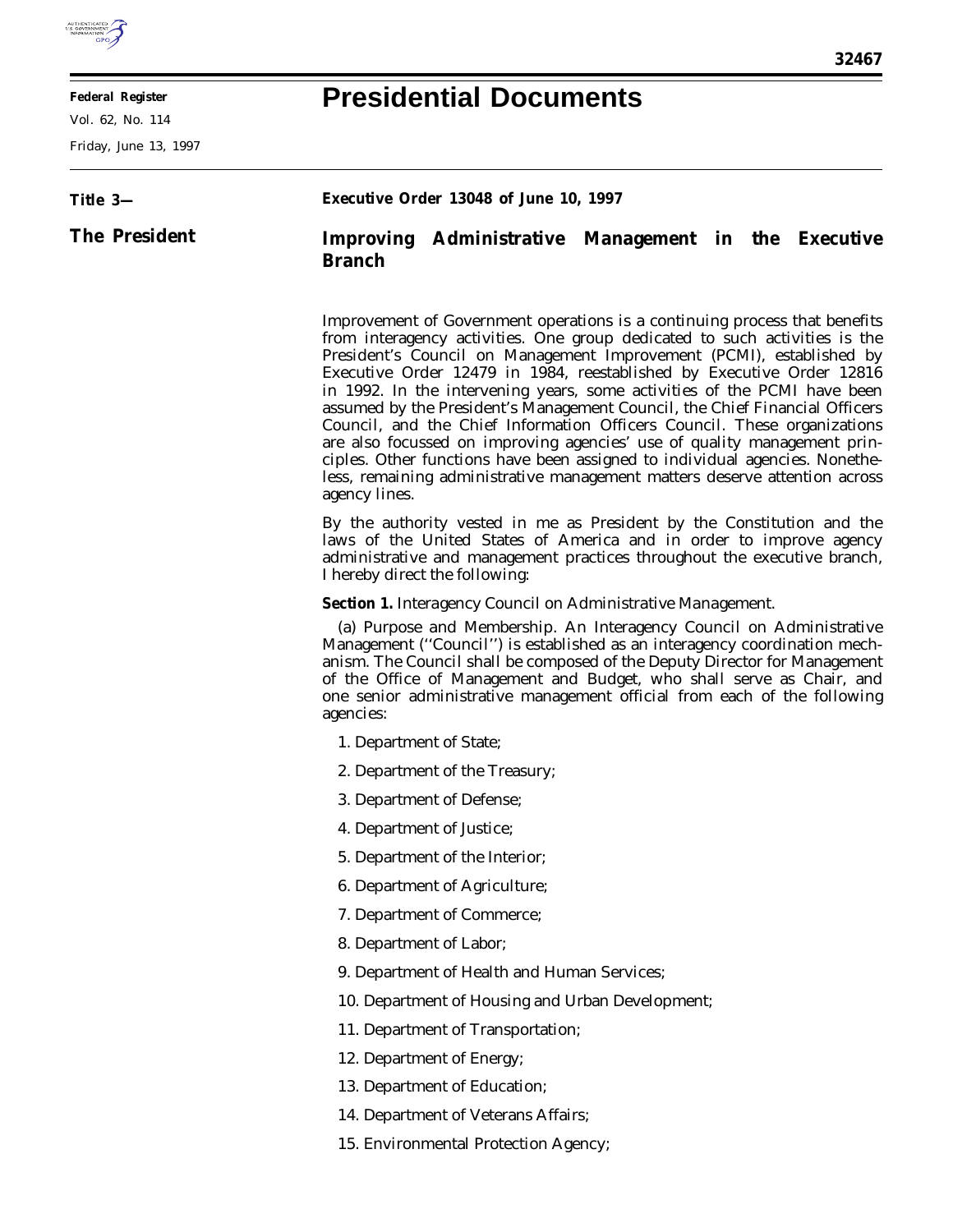16. Federal Emergency Management Agency;

17. Central Intelligence Agency;

18. Small Business Administration;

19. Department of the Army;

20. Department of the Navy;

21. Department of the Air Force;

22. National Aeronautics and Space Administration;

23. Agency for International Development;

24. General Services Administration;

25. National Science Foundation; and

26. Office of Personnel Management.

Department and agency heads shall advise the Chair of their selections for membership on the Council. Council membership shall also include representatives of the Chief Financial Officers Council, the Chief Information Officers Council, the Federal Procurement Council, the Interagency Advisory Group of Federal Personnel Directors, and the Small Agency Council, as well as at-large members appointed by the Chair, as he deems appropriate. The Chair shall invite representatives of the Social Security Administration to participate in the Council's work, as appropriate. The Council shall select a Vice Chair from among the Council's membership.

(b) The Council shall plan, promote, and recommend improvements in Government administration and operations and provide advice to the Chair on matters pertaining to the administrative management of the Federal Government. The Council shall:

(1) explore opportunities for more effective use of Government resources;

(2) support activities and initiatives of the President's Management Council, the Chief Financial Officers Council, the Chief Information Officers Council, the Federal Procurement Council, and the Interagency Advisory Group of Federal Personnel Directors designed to develop, review, revise, and implement Governmentwide administrative management policies; and

(3) identify successful administrative management practices, including quality management practices, and assist in their Governmentwide dissemination and implementation.

**Sec. 2.** *Responsibilities of the Chair.* The Chair or, if the Chair chooses, the Vice Chair shall:

(1) convene meetings of the Council;

(2) preside at formal council meetings;

(3) establish committees or working groups of the Council, as necessary for efficient conduct of Council functions; and

(4) appoint, to the extent permitted by law and consistent with personnel practices, other full-time officers or employees of the Federal Government to the Council as at-large members for specific terms, not exceeding 2 years, to provide expertise to the Council.

**Sec. 3.** *Responsibilities of Agency Heads.* To the extent permitted by law, heads of departments or agencies represented on the Council shall provide their representatives with administrative support needed to support Council activities.